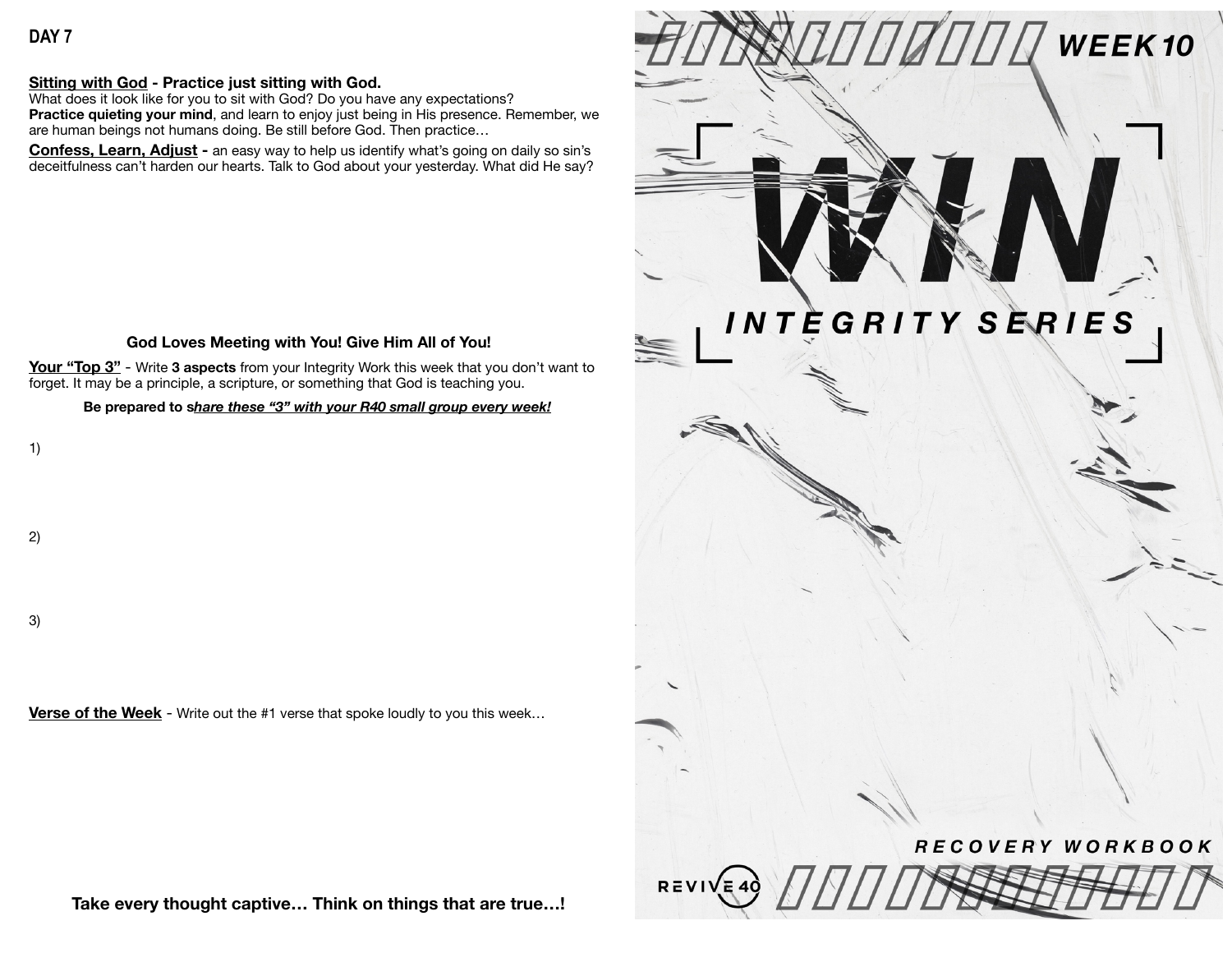## **DAY 1**

**Start Each Day with God Talking about How You Lived the Last 24 hours Confess** Wrongs & Victories… **Learn** from them… **Adjust**

**Read & Listen - Rom. 6:1-23** This may be the most powerful recovery chapter in the Bible. What did **GOD reveal to you** as you read this passage?

How can you APPLY this to your life, and how will it change you?

**Reflect on Romans 6:11-14 - Your life is an offering. Who or what will you offer it to?** *Count yourselves dead to sin but alive to God in Christ Jesus. 12 Therefore do not let sin reign in your mortal body so that you obey its evil desires. 13 Do not offer any part of yourself to sin as an instrument of wickedness, but rather offer yourselves to God as those who have been brought from death to life; and offer every part of yourself to him as an instrument of righteousness. 14 For sin shall no longer be your master…*

#### **Purity Principle / Quote / Thought / Prayer**

Definition of JOY: **"A deep feeling of being completely satisfied; having contentment that results in feelings of happiness, delight, and pleasure."** Isn't this what we all want? When tempted this week, ask yourself, *"Will this give me real, lasting joy, or will it result in a few minutes of pleasure followed by feelings of guilt, shame, and discouragement?"*

Ask God to help you recognize when you're slipping down the A-Z temptation scale. **List the feelings you will experience after you overcome a temptation.**

# **5 Minutes with God - Talk / Listen / Journal**

This chapter has revealed a **New Life** (V4), a **New Nature** (V6, 14,19), and a **New Freedom**  (V7, 18, 22) we have in Christ. V19 shows us we are weak in our old nature, and without God's Spirit, we are slaves to our sexual lusts. But with the HOLY Spirit, we are now slaves to living righteously! Ask God about your NEW LIFE, nature, and freedom you have as a Christian. **Describe how these truths can impact the choices you make and why.** 

## **DAY 6**

## **Talk with God about Your Last 24 Hours: Confess Learn Adjust**

Get in the habit of daily **confession & celebration**. Ask God what you can **learn** from it, then make **adjustments** so you do or don't repeat!!

**Read / Listen / Apply / Change - Romans 12:1-21**  What is GOD SAYING to you in this passage?

What steps can you take to APPLY this to your life? How will it help you in your recovery?

## **Reflect on Philippians 4:8-9** - **Mind transformation doesn't happen by accident…**

*Brothers, whatever is true, whatever is noble, whatever is right, whatever is pure, whatever. is lovely, whatever is admirable—if anything is excellent or praiseworthy—think about such things*. 9 *Whatever you have learned or received or heard from me, or seen in me—put it into practice. And the God of peace will be with you*… **We must practice catching our thoughts.**

## **Purity Principle / Quote / Thought / Prayer**

God said, "It is His will that you should be sanctified; that you should avoid sexual *immorality; that you should learn to control your body in a way that is holy and honorable."* 1Thes 4:3 People often say they want to know what God's will is for their lives. This scripture is a big part of His will.

**God's WILL** for us is to **FLEE temptation** and to stay unpolluted from the world. Start by simply doing what you know is **God's WILL** moment by moment. As you keep this thought at the **front of your mind**, you will find it becomes easier and easier!

**Why should you follow God's WILL for your life even though there is nothing you can do to make Him love you more?** This is key.

#### **5 Minutes with God - Talk / Listen / Journal**

Ask God to speak to you about these commands from Romans Chapter 12 today! **Underline the ones you feel you need to work on…** 

| Love must be sincere.                                                                               | HATE EVIL, CLING TO GOOD. |  |  | Be devoted to others. |  |  |
|-----------------------------------------------------------------------------------------------------|---------------------------|--|--|-----------------------|--|--|
| Honor others above yourself. $\quad$ Stay spiritually zealous. Be joyful in hope. Faithful to pray. |                           |  |  |                       |  |  |
| Patient in suffering. Be generous! Bless those who attack you. Live in harmony with family.         |                           |  |  |                       |  |  |
| Do not be proud or conceited. Do not repay evil. Be at peace with others.                           |                           |  |  |                       |  |  |
| Offer your body as a living sacrifice. Renew your mind. Don't conform to the world.                 |                           |  |  |                       |  |  |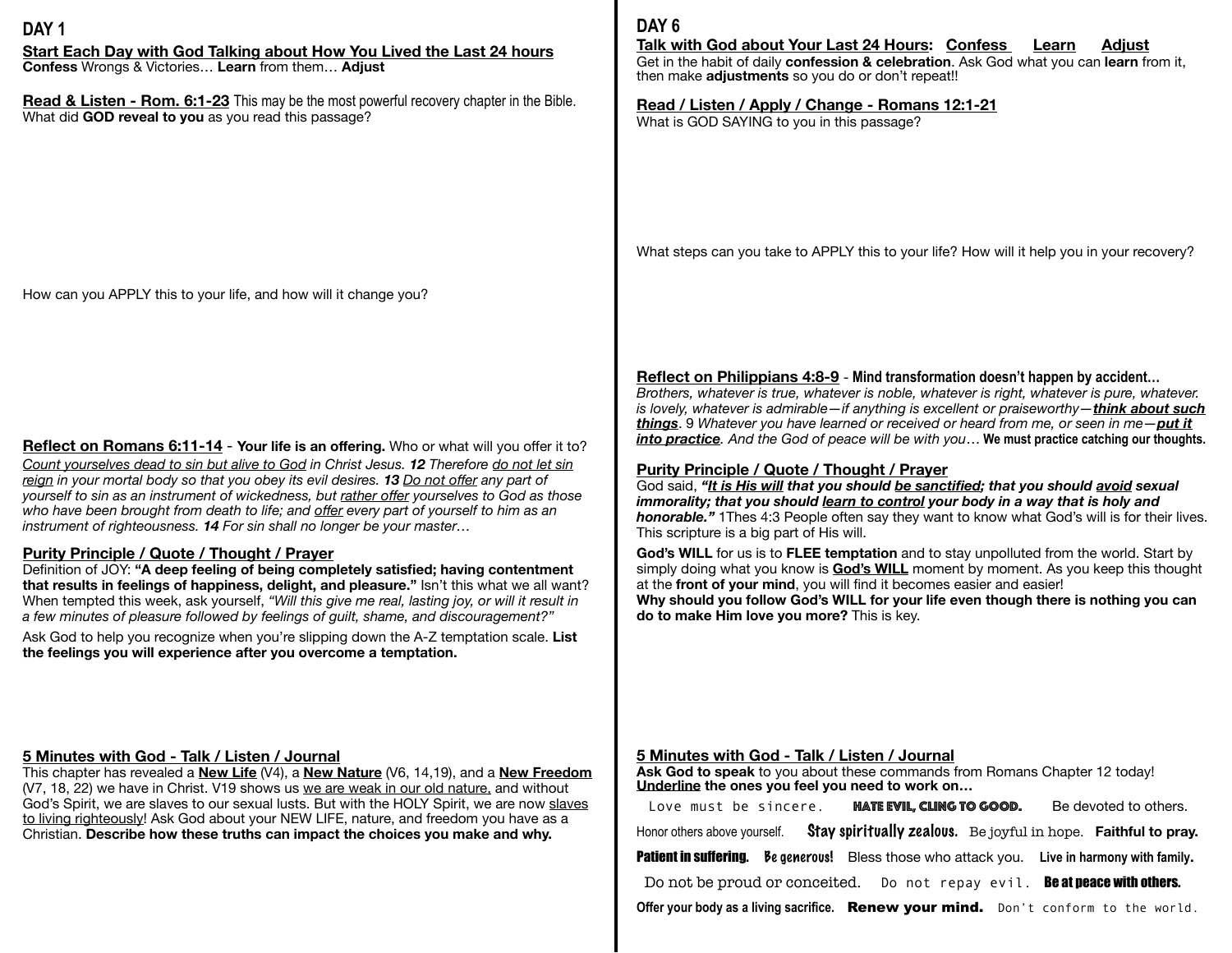## **DAY 5**

**Keep Short Accounts - Confess / Learn / Adjust**<br>1) Prayerfully **Confess & Turn** from your wrongs and celebrate victories from yesterday... 2) Identify a LIE you believed or a FEELING you were trying to satisfy. What is the truth? What can you **Learn** from it?

3) What **Adjustments** or action steps can you take to not repeat the same mistakes?

### **Read, Hear, Reflect, Apply, Change - Romans 8:18-39**

What is GOD SAYING to you in this passage?

What steps can you take to APPLY this to your life? How will it help you in your recovery?

#### **Reflection Verse - Romans 8:14; Galatians 5:16**

*14…Those who are led by the Spirit of God are the son's of God… 16 walk by the Spirit, and you will not gratify the desires of the flesh.* **We must walk by the SPIRIT, in our choices!**

#### **Purity Principle / Quote / Thought / Prayer**

Definition of PEACE: **"The absence of inner conflict, free from mental anxiety. A state of feeling tranquil, a silence, a stillness of the soul. Freedom from excessive thoughts, emotions, and harmony with God, others and self."** Steve says, **"When the power of the love for God & the cross overcomes the power of sin, you will know peace!"** 

**I don't know about you, but I feel relaxed when I am following God's ways.** It seems my mind is quietly at rest, and I'm filled with a deep joy. It makes sense because JOY is one of the fruits of the Spirit. **Ask God to grow this fruit in your life.** It is sweet and nothing else will satisfy. Fill up on the fruit of the Spirit! **List below the"4" fruits that you don't experience often in your life and ask God why?** Galatians 5:23 is the list of fruits.

 $1.$   $2.$ 

 $3.$   $4.$ 

# **5 Minutes with God - Talk / Listen / Journal**

This is a TRUTH that God has given us: *"We are more than conquerors through Him who loved us."* V37 *Why are many of us not experiencing this?* God is not a liar, so what is going on? Talk with Him about how you can be more than a conqueror…

# **DAY 2**

## **Keep Short Accounts -** Confess | Learn | Adjust

This term is used to remind you to not let things build up between you and God. The goal is every 24 hrs you are **Confessing** your wrongs & victories, **Learning** from them, and making **Adjustments**. This is a lifelong habit to try to practice daily. It will change your life!

#### **Read / Listen / Apply / Change - Romans 6**

This is such an important chapter for recovery! These truths will help you walk free if they sink into your soul. What impacts you the most as you read these verses?

How did God intend us to live differently from reading these verses?

**Reflect on Galatians 2:20** - Sin has no hold on you because you died to it! **Live free!**  I have been crucified with Christ and I no longer live, but Christ lives in me. The life I now live in the body, I live by faith in the Son of God, who loved me and gave Himself for me.

## **Purity Principle / Quote / Thought / Prayer**

Romans 6:21 asks a great question: **What long-term benefit** are you reaping from your past sins today? Think about it…

**Sin is just a quick fix!** It alters our mood and makes us feel better for the moment. Then the accusations settle in, and we start to feel like a failure! We wonder if we will ever be able to get this under control. Will we be 80 years old and still allowing our lusts to rule us? **Pure, obedient living leads to holiness, peace and true joy.** It is encouraging, hopeful and restores healthy relationships. The two lives both generate a different result. **Which will you choose?** 

## **5 Minutes with God - Talk / Listen / Journal**

Read Romans 6:23. Tell God why you're thankful for eternal life right now!

Ask God to reveal to you what it means in Romans 6:11 to be *"dead to sin and alive to*  God" when temptation strikes. Ask Him to teach you how to live this out in daily life!